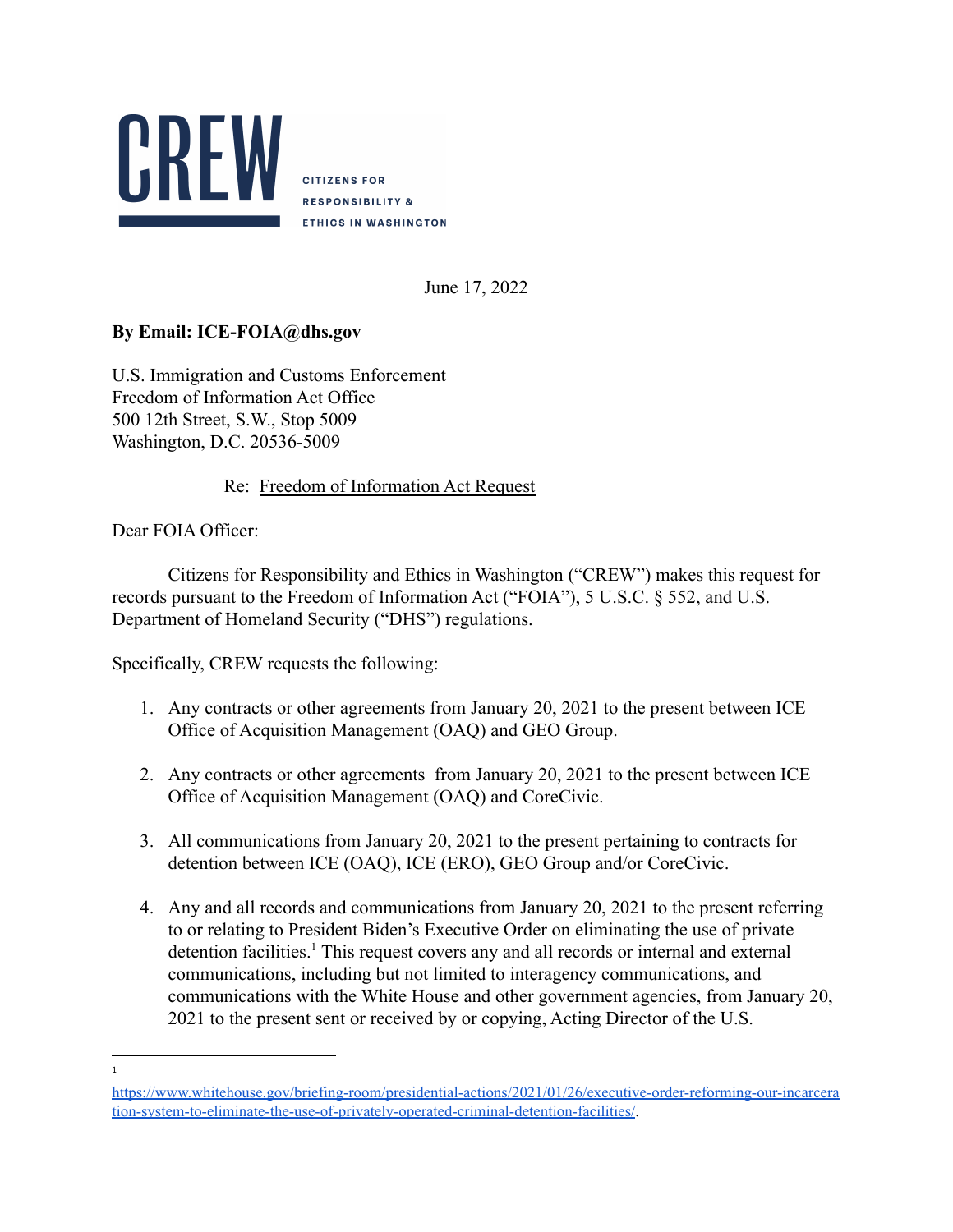Immigration and Customs Enforcement, Tae D. Johnson, U.S. Attorney General Merrick Garland, Director of the U.S. Department of Justice's Executive Office for Immigration Review, David L. Neal, Director of the Federal Bureau of Prisons, Michael Carvajal, and Acting Director of the U.S. Department of Justice's National Institute of Corrections, Shaina Vanek.

Please search for responsive records regardless of format, medium, or physical characteristics. We seek records of any kind, including paper records, electronic records, audiotapes, videotapes, photographs, data, and graphical material. Our request includes without limitation all correspondence, letters, emails, text messages, facsimiles, telephone messages, voice mail messages, and transcripts, notes, or minutes of any meetings, telephone conversations, or discussions. Our request also includes any attachments to emails and other records.

If it is your position any portion of the requested records is exempt from disclosure, CREW requests that you provide it with an index of those documents as required under *Vaughn v. Rosen*, 484 F.2d 820 (D.C. Cir. 1973). If some portions of the requested records are properly exempt from disclosure, please disclose any reasonably segregable non-exempt portions of the requested records. *See* 5 U.S.C. § 552(b). If it is your position that a document contains non-exempt segments, but that those non-exempt segments are so dispersed throughout the document as to make segregation impossible, please state what portion of the document is non-exempt, and how the material is dispersed throughout the document. *See Mead Data Central v. U.S. Dep't of the Air Force*, 566 F.2d 242, 261 (D.C. Cir. 1977).

Please be advised that CREW intends to pursue all legal remedies to enforce its right under the FOIA to access these documents. Accordingly, because litigation reasonably is foreseeable, the agency should institute an agency-wide preservation hold on documents potentially responsive to this request.

## **Fee Waiver Request**

In accordance with 5 U.S.C.  $\S$  552(a)(4)(A) and DHS regulations, CREW requests a waiver of fees associated with processing this request for records. The subject of this request concerns the operations of the federal government, and the disclosures likely will contribute to a better understanding of relevant government procedures by CREW and the general public in a significant way. *See* 5 U.S.C. § 552(a)(4)(A)(iii). Moreover, the request primarily and fundamentally is for non-commercial purposes. *See, e.g.*, *McClellan Ecological v. Carlucci*, 835 F.2d 1282, 1285 (9th Cir. 1987).

On January 26th, 2021, President Joe Biden issued an Executive Order that was intended to eliminate the nationwide utilization of private detention facilities.<sup>2</sup> However, in the year since the Order was signed, "a multibillion-dollar private prison company," GEO Group, "has found an 'opportunity' for new business in detaining and tracking immigrants because of the immigration

<sup>2</sup> Char Adams, *Biden's order terminates federal private prison contracts. Here's what that means.*, (Jan. 27, 2021), available at

[https://www.nbcnews.com/news/nbcblk/biden-s-order-terminates-federal-private-prison-contracts-here-s-n1255776.](https://www.nbcnews.com/news/nbcblk/biden-s-order-terminates-federal-private-prison-contracts-here-s-n1255776)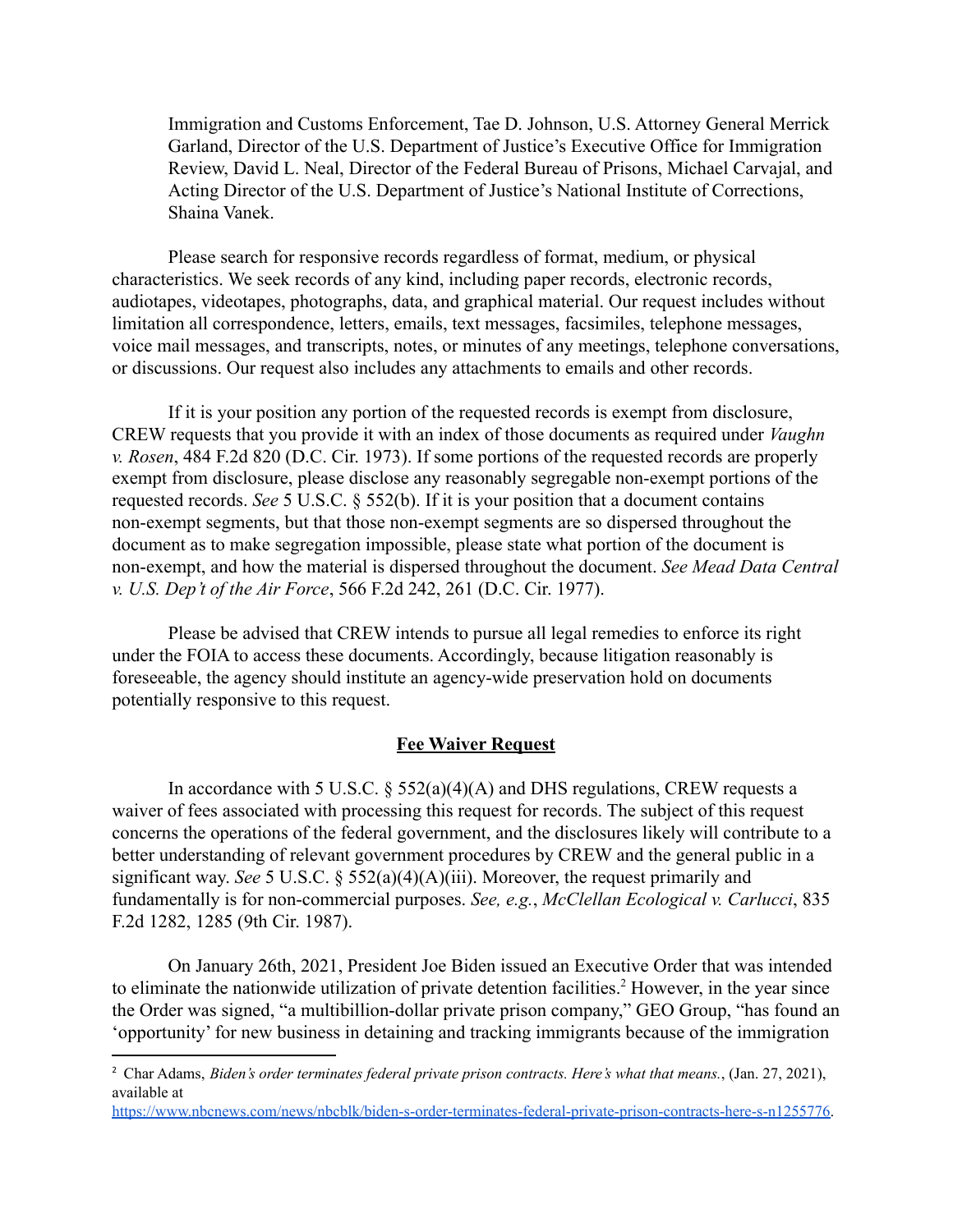court backlog that has only been made worse by the covid-19 pandemic...."<sup>3</sup> More specifically, the company "detailed in a previously confidential document that 'Border Inflow' creates an 'opportunity for GEO' to increase its federal business — with a particular focus on its 'electronic monitoring business' — in the wake of the executive order, which has already cost the company contracts worth roughly \$125 million."<sup>4</sup> Moreover, "the order had significant limits, and companies," such as GEO Group and CoreCivic, "have used those limits and found workarounds — with some success — to stay in business with the [Federal Government].<sup>55</sup> As GEO Group itself stated, for example, it "plans to use those workarounds, immigration detention contracts and increased reliance on its electronic monitoring business (known as BI Incorporated) to maintain its federal business interests despite Biden's order."<sup>6</sup>

As a result of the foregoing, "the private prison industry is still big business."<sup>7</sup> And "[a]s of Sept. 30, 2021, … GEO Group owns, leases or manages more than 100 properties worldwide, representing roughly 86,000 beds."<sup>8</sup> Additionally, "[i]ts revenue from the prior 12 months was roughly \$2.3 billion[,]" and "'despite the challenges brought on by the COVID-19 pandemic, the Company has shown strong performance, with FY'21 financials expected to be significantly better than what was communicated in Q4'20."<sup>9</sup> At this time, it is unclear what steps the Biden Administration have, are, or will be taking to remediate the abuse that private prison companies, such as GEO Group, have made against the Executive Order's "significant limits," and whether it plans to investigate the continued use of private detention facilities that were intended to be eliminated by said Order. 10

The requested records are likely to contribute to public understanding of the details of the continuation of operating private detention facilities, including the cost of operating these facilities, profits from their operation, and the points of contact between the White House, the Department of Justice, ICE, and the companies that run these facilities, such as GEO Group. The public has a great interest in ensuring that the private sector abides by the lawful authority of the President of the United States and fulfills his will to the best of its ability.

CREW is a non-profit corporation, organized under section  $501(c)(3)$  of the Internal Revenue Code. CREW is committed to protecting the public's right to be aware of the activities of government officials, to ensuring the integrity of those officials, and to highlighting and working to reduce the influence of money on politics. CREW uses a combination of research, litigation, and advocacy to advance its mission. CREW intends to analyze the information responsive to this request and to share its analysis with the public through reports, press releases,

- 5 *Id.*
- 7 *Id.* 6 *Id.*
- 8 *Id.*
- 9 *Id.*
- $10$  *Id.*

<sup>3</sup> Chris Geidner, *A year after Biden's executive order on private prisons, business is still booming*, (Jan. 26, 2022), *available at*

[https://www.grid.news/story/politics/2022/01/26/a-year-after-bidens-executive-order-on-private-prisons-business-is](https://www.grid.news/story/politics/2022/01/26/a-year-after-bidens-executive-order-on-private-prisons-business-is-still-booming/)[still-booming/.](https://www.grid.news/story/politics/2022/01/26/a-year-after-bidens-executive-order-on-private-prisons-business-is-still-booming/)

<sup>4</sup> *Id.*